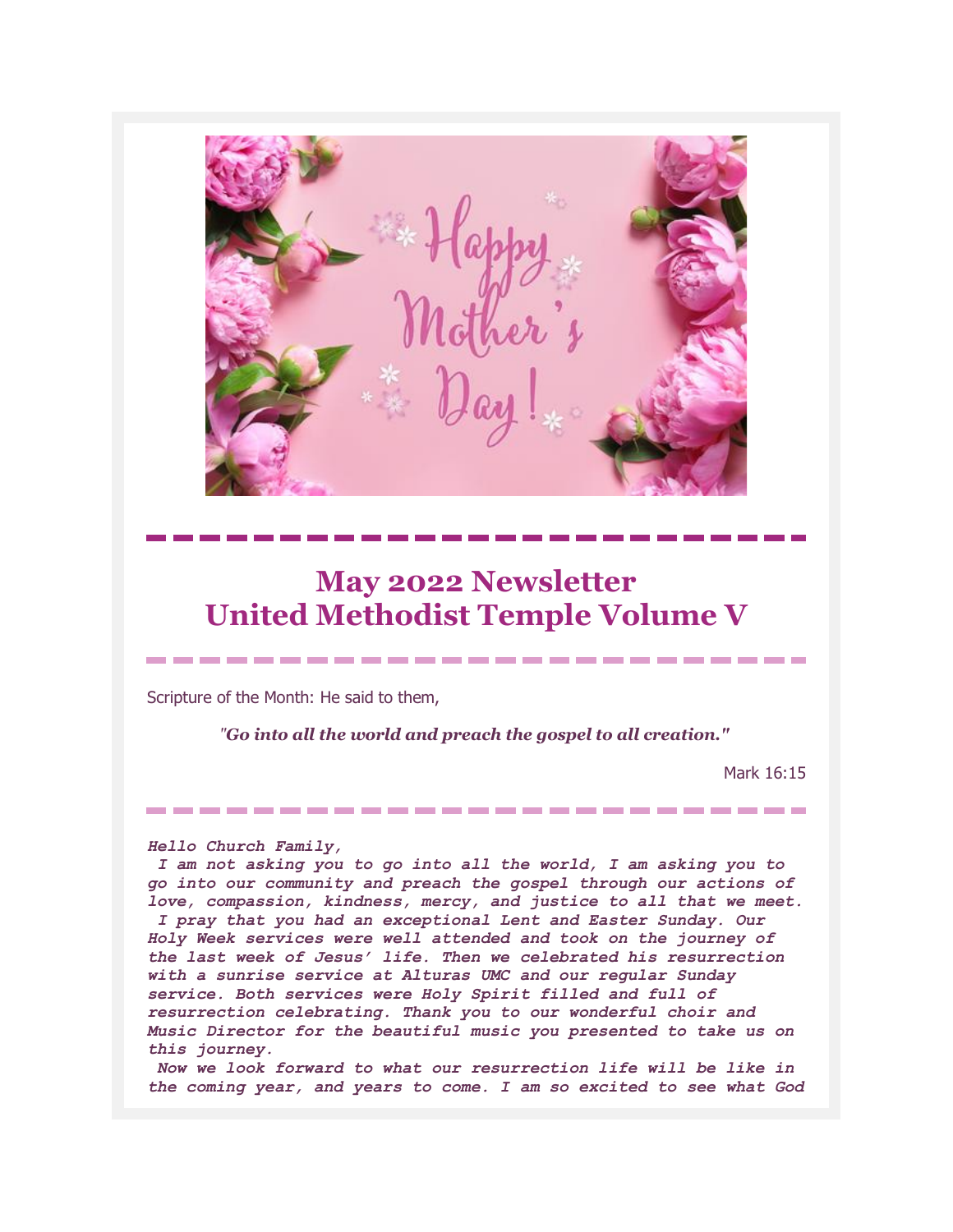*will do in and through us here at UM Temple. God has big plans for us as we continue to grow in outreach ministries in serving our community. I invite you to join us for our Administrative Council meeting May 3 at 6:30pm to hear exciting ministry updates.*

 *Happy Mother's Day to all the women in our church family. Even if you are not a mother, I know that there are children that have been touched by your kindness and love. So, I say thank you to each one of you for love you show to everyone.*

 *I am excited to report that several of you have signed up to volunteer with the Buddy Break program at First Presbyterian. I am extremely excited about this partnership which allows us to learn more about their Buddy Break program and then for us to discern about the viability of implementing this program here at UM Temple.*

 *We have a couple of ministry opportunities this month. Our first ministry outreach is our partnership with KidsPACK on May 7th. We will be the Food Drive drop off site from 9am to 2pm. We need volunteers to be here to help unload donations and then to help load them into the Kids PACK truck. It will be a wonderful day to serve and to fill the food needs for the children of our community. The second is with Cygnet School as we participate in their end of year Water Day festivities. I hope that you will plan to attend and be a part of the fun. Mark your calendars for May 25th. I hope to see you at both events.*

 *Our Mission of the Month (MoM) for May is Kids PACK. For me there is nothing more heart breaking than to think of children being hungry in a country that has so much. May no child go hungry through the partnership between UM Temple and Kids PACK. We support our MoM with our second mile giving over and above our tithes and offerings. Thank you for your generous giving to our MoM.*

*Blessings! Pastor Pam*



### **One Blood**

The One Blood bus will be in our parking lot on Monday, May 2nd from 10:00 a.m. to 12:30 p.m. Your donations are needed.

Finance Committee will meet Tuesday, May 3, 5:30 p.m. followed by the Administrative Council at 6:00 p.m. Everyone is welcome to come and hear what is happening at United Methodist Temple.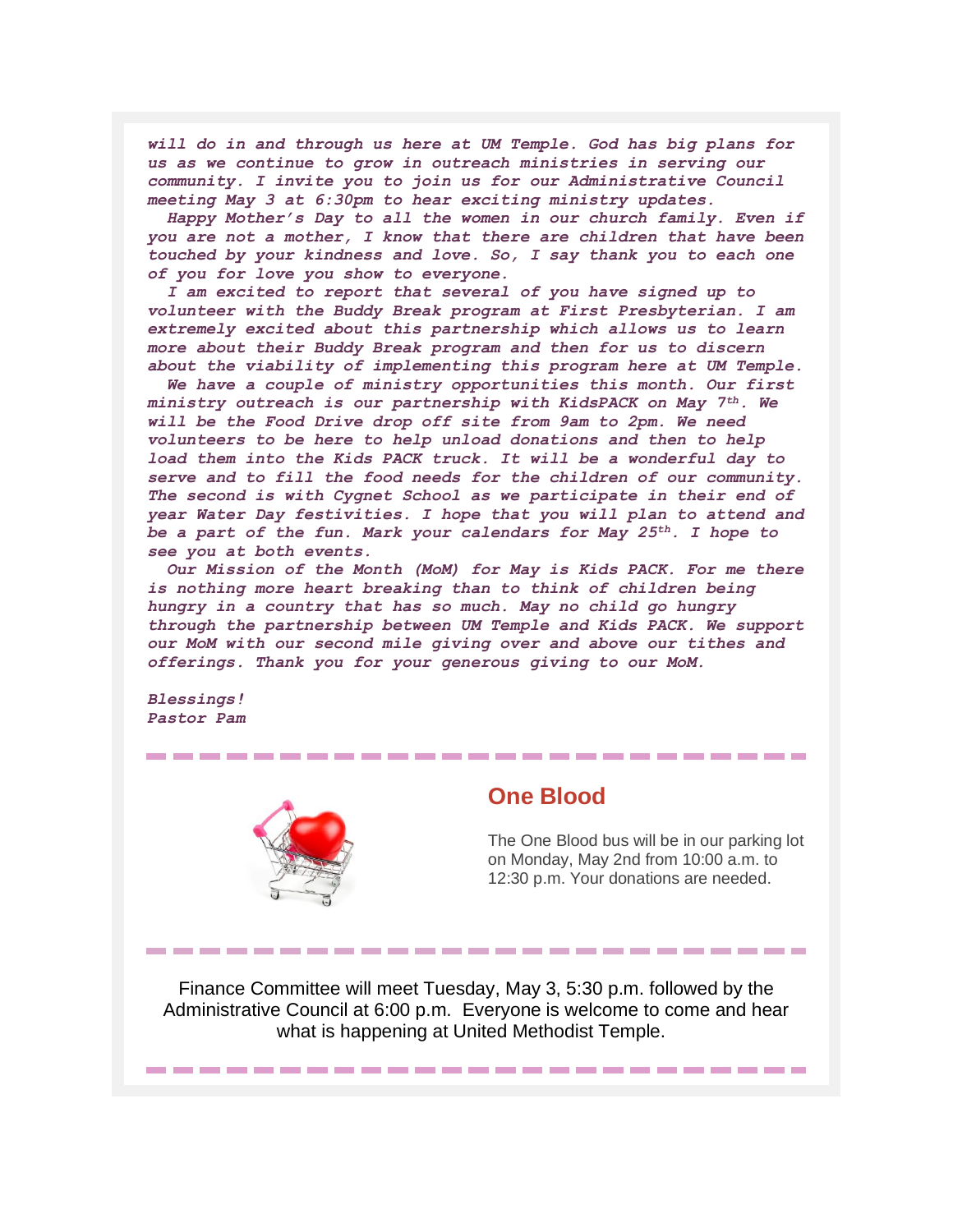#### **Kids Pack will be our "Mission" for the month of May!**



Are partnering for a Food Drive for KidsPACK

Drop off is May 7<sup>th</sup> from 9am-2pm.

please call the office for more information

863-688-3114.



Chicken and Rice<br>
+ 4 oz. Applesauce, Mixed Fruit<br>
or Mandarin Oranges



## **Elizabeth Circle**

------------------------

**Beefaroni** 

Spaghetti and Meatballs

Elizabeth Circle will meet Monday, May 23 at 10:00 a.m. They will be discussing hosting a meal for a group that will be attending UM Annual Conference in June.